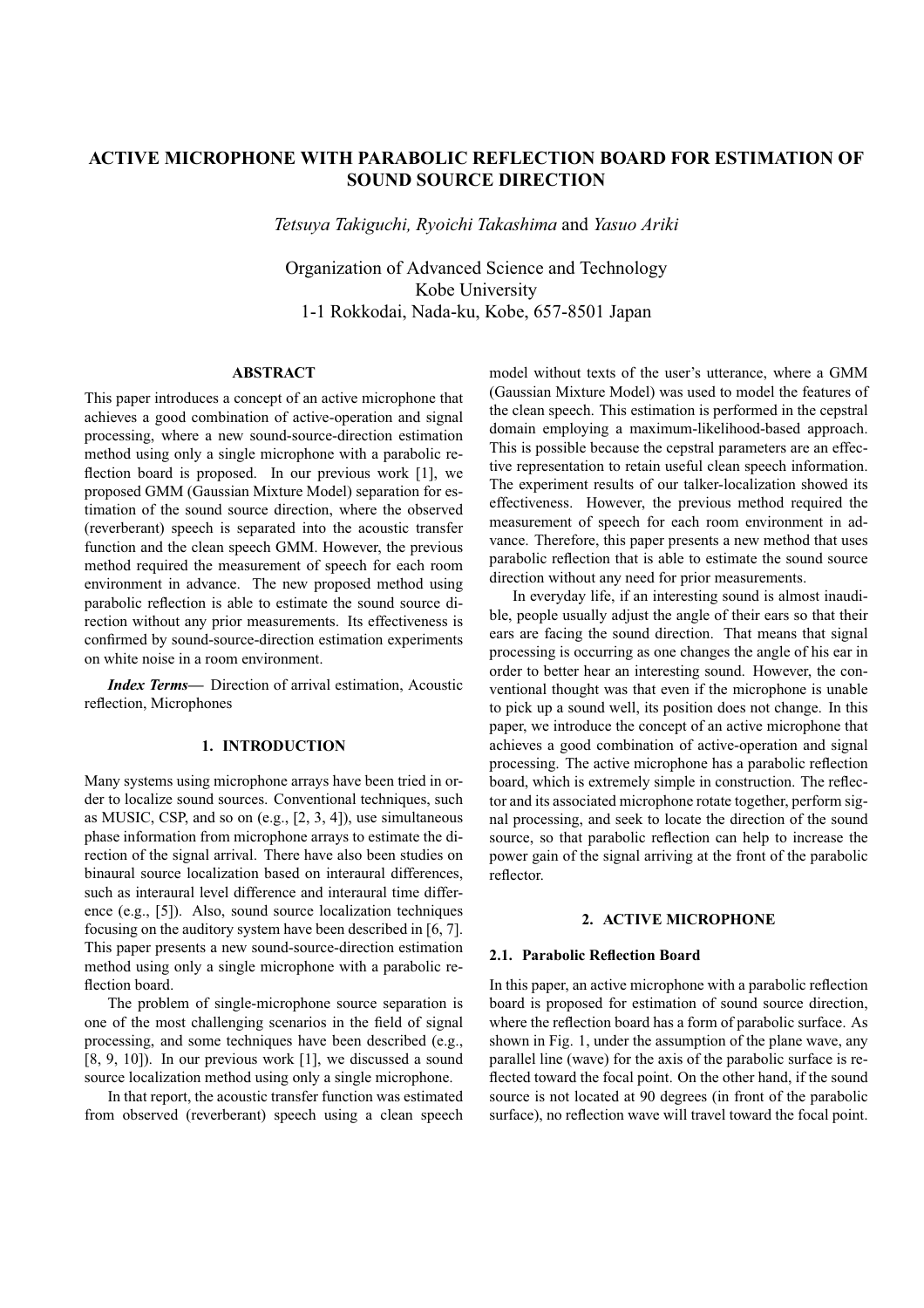

**Fig. 1**. Concept of parabolic reflection

Therefore, the use of the parabolic reflection board will be able to give us the difference of the power between the target direction and the non-target direction.

## **2.2. Signal Power Observed by Parabolic Reflection**

Next, we consider the signal power observed using parabolic reflection. As shown in Fig. 2, the observed signal at the focal point can be expressed by the addition of the waves s1 and s2, where only two paths are considered for simplicity. The signal  $s2$  reflects at a point  $P$  and arrives at the focal point. Therefore, the distance difference between path s1 and s2 to the focal point can be expressed as follows:

$$
QP + PO = QP + PH
$$

$$
= 2d \tag{1}
$$

where the parabola is defined as  $PH = PO$  and d represents the distance of the focal point. Therefore, the time difference to the focal point between the direct and reflection waves is given by

$$
\tau = 2d/a. \tag{2}
$$

Here  $a$  represents the speed of sound. The above equation shows that the time difference depends only on d. Therefore, we can understand that the time difference for all reflection paths (not only  $s2$ ) is equal to  $2d/a$ . (There is no delay among reflections.) Therefore, assuming no background noise, the observed signal at time  $t, x(t)$ , is given by

$$
x(t) = s(t) + A \cdot s(t - \tau) \tag{3}
$$

where  $s(t)$ ,  $s(t - \tau)$  and A represent the direct sound, the reflection sound, and the reflection coefficient, respectively.



**Fig. 2**. Observed signal at the focal point, where the input signal is coming from directly in front of the parabolic surface



**Fig. 3**. Observed signal at the focal point, where the input signal is coming from  $\delta$  degrees

By applying the Fourier transform, the observed signal in the frequency domain is given by

$$
X(\omega) = S(\omega) + A \cdot e^{-j2\pi\omega\tau} S(\omega). \tag{4}
$$

The power spectrum is then obtained as follows:

$$
|X(\omega)|^2 = |S(\omega)|^2 \cdot |1 + A \cdot e^{-j2\pi \omega \tau}|^2
$$
  
= 
$$
|S(\omega)|^2 \cdot H(\omega)
$$
 (5)

As shown in equation (5), the use of parabolic reflection can increase the power gain of the signal arriving from directly in front of the parabolic board according to  $H(\omega)$ .

On the other hand, as shown in Fig 3, when the input signal is coming from  $\delta$  degrees (not coming from directly in front of the parabolic surface), the direction of the reflected signal at the parabolic surface is off  $\delta$  degrees from PO. Therefore, when the sound source is not located in front of the parabolic surface, the power gain will not increase.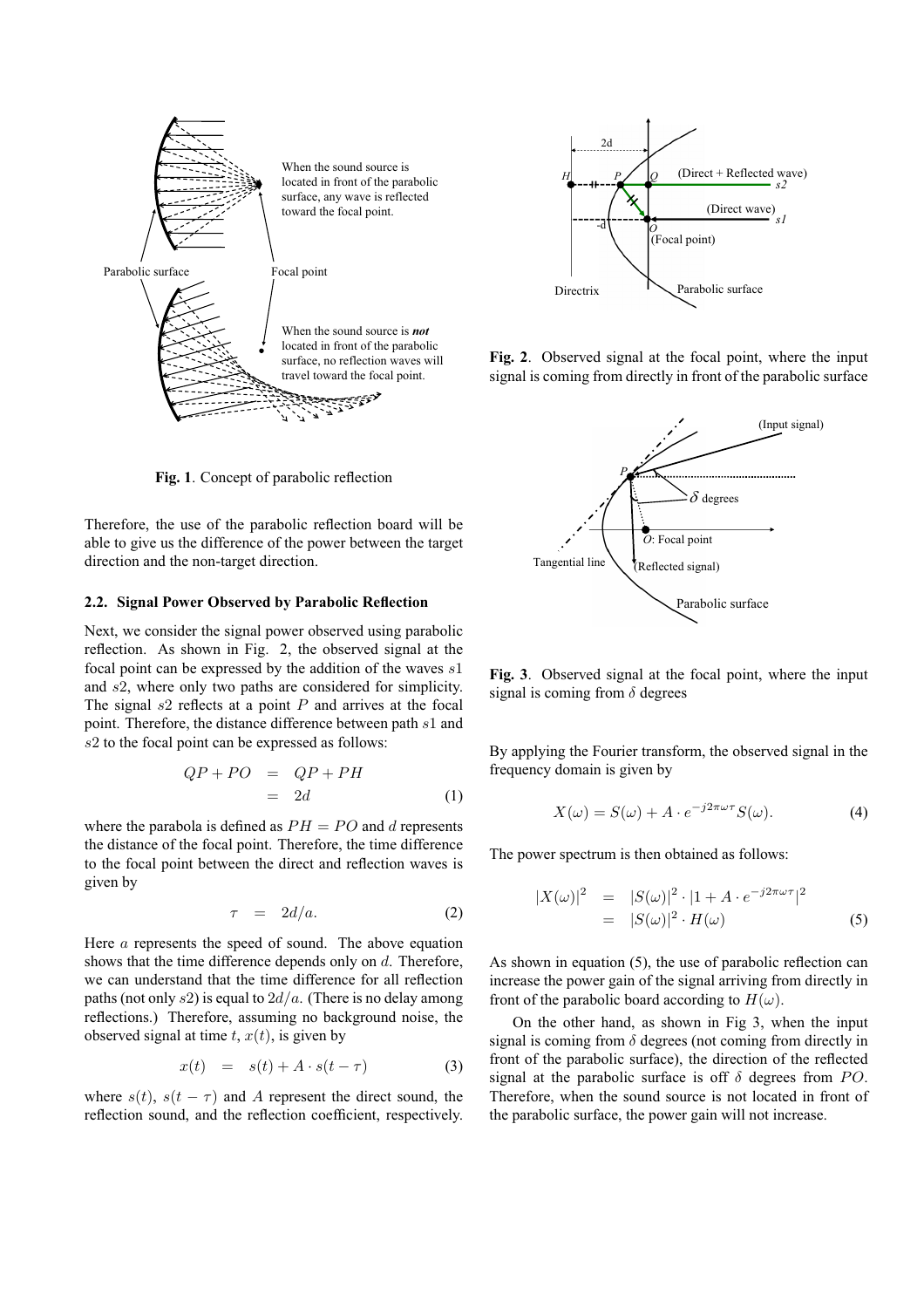

**Fig. 4**. Active microphone with parabolic reflection



**Fig. 5**. Rotated active microphone

## **2.3. Estimation of Sound Source Direction**

As shown in Fig. 4, a new active microphone with the parabolic reflection board was built, with the microphone located at the focal point. In order to obtain the power of the target signal observed at each angle, the angle of the microphone with the parabolic reflection was changed manually in research carried out for this paper (Fig. 5).

By applying the short-term Fourier transform to the target signal observed at a microphone angle,  $i$ , we obtain the power spectrum  $|X_i(\omega; m)|^2$  at frame m. In this paper, the total number of frames at each direction is the same. The average power of the target signal at each angle was calculated, and the direction having maximum power was selected as the sound source direction:

$$
\hat{i} = \underset{i}{\arg\max} \sum_{m} \sum_{\omega} \log |X_i(\omega; m)|^2. \tag{6}
$$

Here,  $i$  is the angle of the parabolic reflection board (microphone).

## **3. EXPERIMENT RESULTS**

The direction estimation experiment was carried out in a real room environment. The microphone with parabolic reflection shown in Fig. 4 was used for the experiments. The diameter was 12 cm, and the distance of the focal point was 3 cm. The



**Fig. 6**. Comparison of the performance with/without parabolic reflection

microphone located at the focal point is an omnidirectional type (SONY ECM-77B).

The target sound source is located at 90 degrees. The source signals are white noise with a length of about 5 seconds and the distance from the sound source to the microphone 40 cm, 70 cm, and 100 cm. The angle of the microphone with parabolic reflection was changed manually from 0 degrees to 180 degrees at an interval of 10 degrees. Then the average power of the target signal at each angle was calculated in five seconds. The sampling rate was 48 kHz, and a 32 msec Hamming window was used every 16 msec.

## **3.1. Performance of parabolic reflection**

Fig. 6 shows a comparison of the performance with and without parabolic reflection. The source signal was white noise and the average power of the target signal at each angle was calculated in five seconds. The power was normalized so that the minimum was 0 dB. The distance from the sound source to the microphone was 70 cm. As shown in Fig. 6, the performance results of the proposed method (using parabolic reflection) are better than those obtained when parabolic reflection was not used (using only an omnidirectional microphone). The use of parabolic reflection improves the normalized power to 15 dB at 90 degrees, and the power decreases as the direction of the microphone becomes farther from the direction of the target sound source. On the other hand, when parabolic reflection is not used, the power remains almost unchanged.

## **3.2. Performance on different sound-source distances**

In this section we describe a series of experiments performed on different sound-source distances using two active microphones having different size parabolic reflectors. One was the same one used in Section 3.1 (a small parabola), and the other was a parabolic reflector with a diameter of 24 cm and focal point distance of 9 cm (a large parabola).